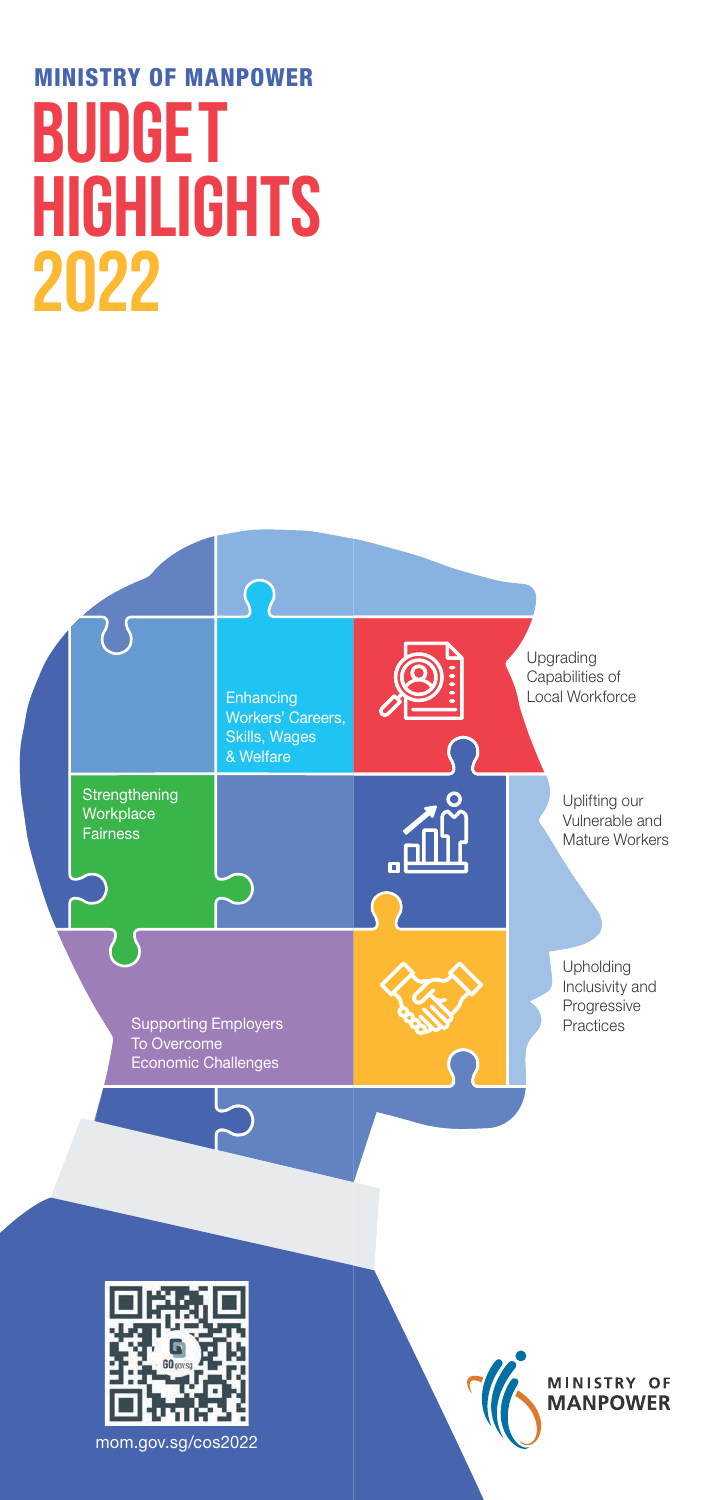

# **UPGRADING CAPABILITIES OF LOCAL WORKFORCE 01 DEPORADING**<br>**CAPABILITIES 02 UPLIFTING**<br>**CAPABILITIES 02 UPLIFTING**<br>**GELOCAL 8** MATURE

# **UPLIFTING VULNERABLE & MATURE WORKERS**





# **UPHOLDING INCLUSIVITY & PROGRESSIVE PRACTICES**

- Extend Jobs Growth Incentive (JGI) to Sep 2022 to support employers to hire mature workers (not in work for at least six months), persons with disabilities, and ex-offenders
- SGUnited Mid-Career Pathways Programme now permanent, offering attachments for mature jobseekers
- A permanent SGUnited Jobs and Skills Centre in every HDB town

## **Strengthening** complementarity of our foreign workforce

## Supporting employers and workers

- Employment Pass (EP)
- Raise EP minimum qualifying salary – Introduce COMPASS (Complementarity
- Assessment Framework)
- S Pass Holders – Raise S Pass minimum qualifying
- salary and Tier 1 levy – New Manpower for Strategic
- Economic Priorities scheme
- Work Permit Holders
- Allow Services and Manufacturing firms to hire Non-Traditional Sources Work Permit holders for selected occupations
- Reduce Dependency Ratio Ceiling and introduce new levy structure for the Construction and Process sectors

# Supporting vulnerable workers

- Enhance Workfare Income Supplement Scheme from 2023
- More than 500K recipients
- Payouts increased to up to \$4.2K per year
- Those aged 30 to 34 years old now qualify
- \$3.5B Progressive Wage Credit Scheme supports employers to give lower-wage workers higher salaries
- Tripartite Standard to better support lower-wage workers' well-being
- Progressive Wage (PW) Mark to recognise firms that pay progressive wages; government suppliers must obtain PW Mark from Mar 2023
- **Strengthening** retirement adequacy
- Higher Basic Retirement Sum payouts for cohorts turning 55 from 2023 to 2027
- Continue increasing CPF contribution rates for senior workers
- CPF Transition Offset supports employers with half the cost of the first year of each increase
- New medical insurance requirements for migrant workers and migrant domestic workers protect employers against large healthcare bills
- Build new migrant worker dormitories to pilot innovative housing standards and dormitory management practices
- Expand Foreign Employee Dormitories Act (FEDA) to cover smaller dormitories

# Strengthening support for migrant workers and their employers

## Supporting fairness at workplaces

- Sustain flexible work arrangements so workers can better balance work and personal commitments
- Expand Household Services Scheme to include basic elder- and child-minding services
- Strengthen support for mental employment of persons with mental health conditions, and persons with disabilities